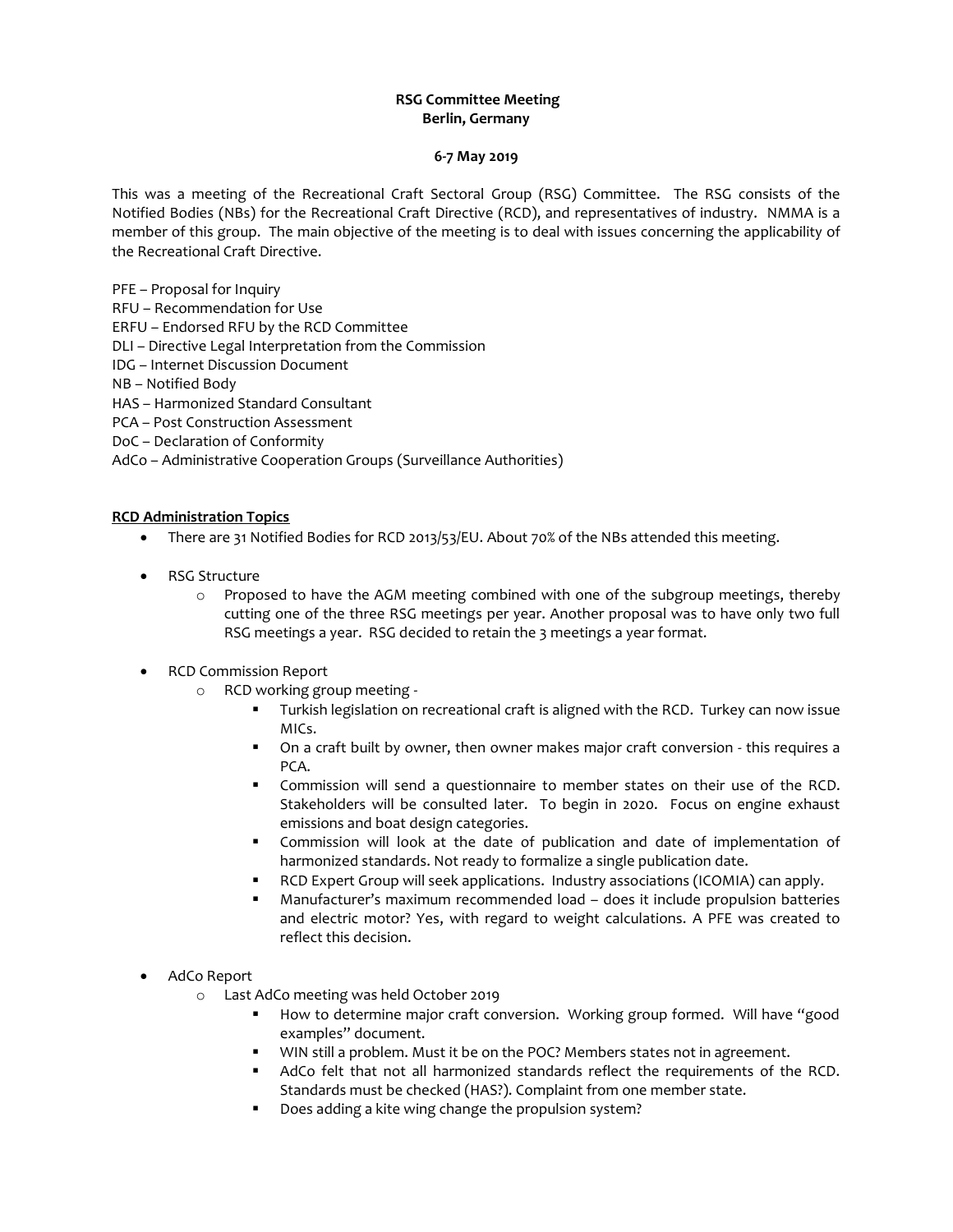Asked RSG to define destructive vs non-destructive testing. This will be passed to TC188. (Glossary?)

#### **Conformity Assessment Procedures (CAP) Subgroup Meeting**

PFE Actions

- PFE 206 Validity of Certificates There are no periods of validity for a certificate of examination according to the RCD. But a NB can set a period of validity due to external issues.
- PFE 328 CE marking of hydraulic hose Not an Annex 2 component so no CE mark.
- PFE 255 Handling Characteristics craft >8m Withdrawn due to ISO standard 11592-2.

## **Technical Information (TI) Subgroup Meeting**

PFE Actions

- PFE 322 Extinguishing systems for all-electric boats ISO 9094 addresses only OB and Inboard diesel engine boats. Electric boats also need a FF system even though they are not in the scope of the RCD. A new internal FF system does not need approval but is required to meet the standards.
- PFE 323 Diesel engine shut down Diesel engines should have an automatic shut down for both manual and automatic FF systems. Does an ignition switch satisfy this requirement? No, it should be a dedicated device.
- PFE 324 Emergency Steering, stern-drive, remote controlled rudder system Is a Sterndrive craft required to have emergency steering? The sterndrive is not considered a rudder. Therefore, it must have a separate emergency steering system.
- PFE 325 Potable water contamination, sewage water outlet these hull arrangements should be separated "as far as practicable". Proposed sewage outlet to be on opposite side of the potable water inlet or if not practicable, overflow cannot flow toward the potable water inlet. Recommended this be addressed in ISO 8099.
- PFE 330 Propulsion, electric propulsion, electric motor What is the type of propulsion when there are various systems on a boat? If an electric motor is connected to a mechanical propeller, then is it still an electric powered craft? Answer: yes.
- PFE xxx Electric motors and propulsion batteries are they considered in the maximum load condition? Electric motors and its batteries shall be considered like an engine. Batteries for propulsion are considered in maximum load. Fixed batteries are part of the light craft mass.

## **ICOMIA report**

- TC 188 Update
	- o 16 active WGs, 80+ ISO standards.
	- o ISO WGs will meet at Boot Dusseldorf in January, at Plenary in Toronto in June, and at METS Amsterdam in November.
	- o All three parts of the liferaft standard (ISO 9650) are under review.
	- o ISO 9094, Fire Protection, and ISO 12133, CO detection systems, will be reviewed together.
	- o Will dissolve SC2 and move the standards back to TC188.
	- o Are normative references required to be dated? Yes.
	- o Shared documents on ICOMIA website: Improvement list and Glossary.
	- o New chair, and vice chair, of TC188 needed in 2020.
	- o ISO 10087, Craft identification, 11591, Field of vision, and 11592-2, Maximum propulsion power for craft 8m-24m, have recently been published. 11591 has a 24 month transition period.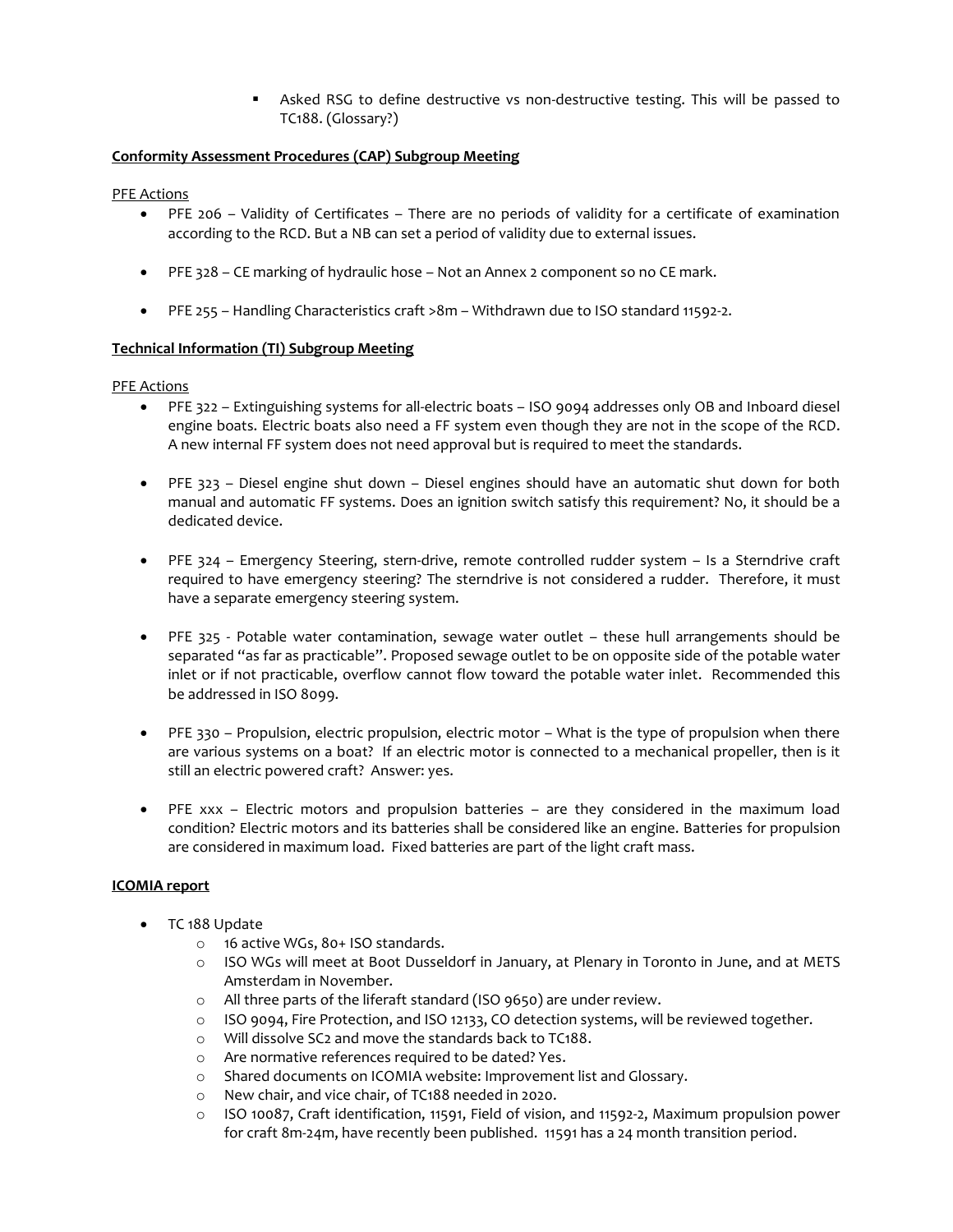- o ISO 8099-2, Sewage treatment systems, and 14945, Builder's plate, are under review.
- $\circ$  ISO 14946. Maximum load capacity, and 10240, Owner's manual, are due for FDIS ballot.
- o ISO 11812, Cockpits, is in FDIS ballot. Numerous comments received so it probably won't be published.
- o The usual scantling standards delays.
- o ISO 12216, Windows, portlights, hatches, 9093, seacocks and thru-hull fittings, and 15083, Bilge pumping systems, in DIS ballot and under review.
- o ISO 8849, DC bilge pumps, finishing DIS ballot.
- o ISO 11105, Ventilation of petrol engine compartments, 25197, Electrical steering systems, 13590, PWC, under WG review.
- o New steering wheel standard; all steering standards WGs will be meeting in Toronto.
- o ISO 9650, Inflatable liferafts, all parts are under review.
- o ISO 7840, Fire resistant hose, 8469, Non-fire resistant hose, amended.
- o LPG propulsion standard will be a joint WG with TC22 SC41.
- o New project in Li-ion batteries.
- o ICOMIA has a technical file generator.
- o ICOMIA working toward a life cycle assessment of craft.

## **RSG Guidelines Issues**

- RFU 317 RIB, performance test Keep this as an RFU due to questions/concerns of this RFU at the RCD expert level.
- Art 38, Point 4 How does a NB adhere to the mandatory monitoring requirement of RCD? This topic was discussed at the RCD working group. Still a question with the NBs how to fulfill this requirement. "Monitoring" Is not defined, especially on modules A, A1 and B. Should be solved with the national authorities. The commission says it's a clear requirement but some NBs do not agree. To be continued.
- The RSG Guidelines will remain as is.

## **General RSG Issues**

- Reporting NB activities A database of certificates issued and cancelled is maintained by the RSG Secretariat. 17 of 31 NB are submitting their certificates.
- Download of certificates NBs requested that the RSG database be changed to allow all certificates to be downloaded and printed at the same time. Secretariat will streamline the downloaded information.
- Markets issues
	- o Can a step in a deck be used as a sill? Or is this a two-level cockpit? This is not a sill according to the cockpit standard.
	- o Larger craft should be involved in the stability standard; some are not.
	- o What to do with old boats and engines built in the EU and now requiring CE for legal/commercial requirements. Is PCA appropriate? No. Must the engine be changed? No. Some NBs are certifying this type of boat as is. If it goes commercial then PCA does not apply. If CE is needed then another directive must be applied.
	- o Foils on sailboats Does the RCD apply to this type of boat? Does the stability standard apply? Only in displacement mode. Once flying it flies out of the RCD. CE for only the nonflying mode is not a solution. Needs a PFE. Needs an AdCo decision.
- RSG improvement list to the RCD
	- o Ventilation of all petrol tank spaces
	- o Hybrid drives
	- o Clarify 4 PCA reasons